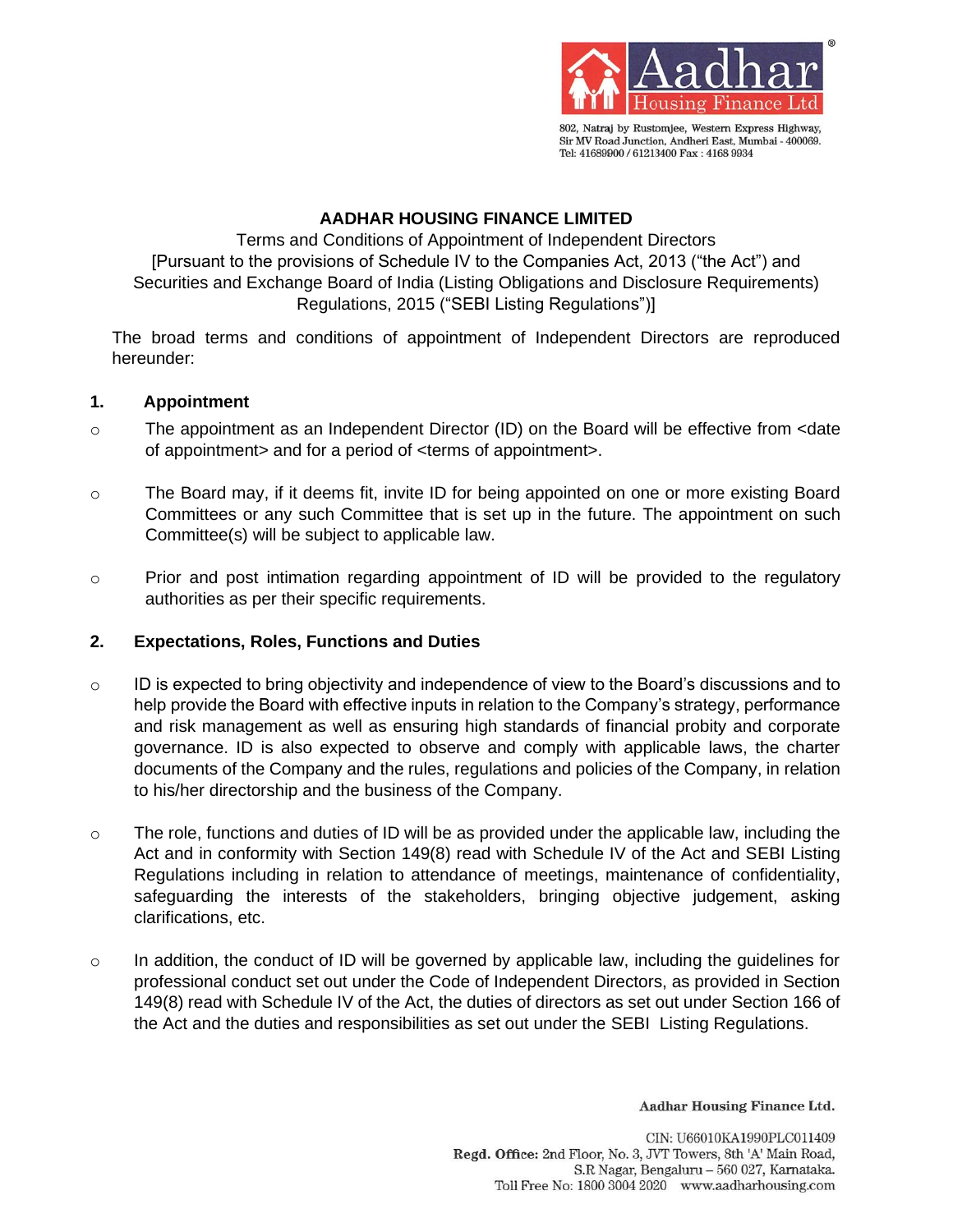

802, Natraj by Rustomjee, Western Express Highway, Sir MV Road Junction, Andheri East, Mumbai - 400069. Tel: 41689900 / 61213400 Fax: 4168 9934

 $\circ$  The ID shall meet the fit and proper criteria stipulated under the Master Direction – Non-Banking Financial Company – Housing Finance Company (Reserve Bank) Directions, 2021, as amended and provide such confirmation on a yearly basis. The ID shall be required to provide a signed copy of the Deed of Covenant as per format prescribed by the Reserve Bank of India at the time of his/ her appointment.

# **3. Remuneration and Reimbursement of Expenses :**

- $\circ$  ID will be paid sitting fees for attending meetings of the Board and its Committees as may be decided by the Board from time to time in compliance with applicable law. Further, the reimbursement of expenses for attending the Board and other Committee meetings including travelling, boarding and lodging expenses, shall be paid by the Company to the ID. If, in case of a Director is appointed in between the financial year then such commission or sitting fees shall be paid on pro-rata basis. The fees shall be subject to applicable taxes and the Company may withhold there from any amounts as are required to be withheld pursuant to applicable law. Any tax liability arising in respect of payments made pursuant to fees paid to ID shall be borne solely by him/her.
- $\circ$  Commission may be paid to the Non- Executive Directors and Independent Directors within the limits prescribed under the Act i.e. not exceeding 1% of the net profits of the Company computed as per the applicable provisions of the Act and with the prior approval of the Shareholders of the Company.
- o The Company has Directors' and Officers' liability insurance and it is intended that the Company will assume and maintain such cover for the full term of appointment of ID.

# 4. **Conflict of Interest**:

 $\circ$  It is accepted and acknowledged that ID may have business interests other than those of the Company. As a condition precedent to commencement of the appointment, ID is required to declare to the Company any such directorships, appointments and interests to the Board. Further, every independent director shall, at the first meeting of the board in which he participates as a director and thereafter at the first meeting of the board in every financial year or whenever there is any change in the circumstances which may affect his status as an independent director, submit a declaration that he meets the criteria of independence as provided in Regulation 16 (1) (b) of SEBI Listing Regulations and that he is not aware of any circumstance or situation, which exist or may be reasonably anticipated, that could impair or impact his ability to discharge his duties with an objective independent judgment and without any external influence.

# **5. Evaluation**

o The performance of ID will be evaluated as per the requirements of the Act and the SEBI Listing Regulations.

Aadhar Housing Finance Ltd.